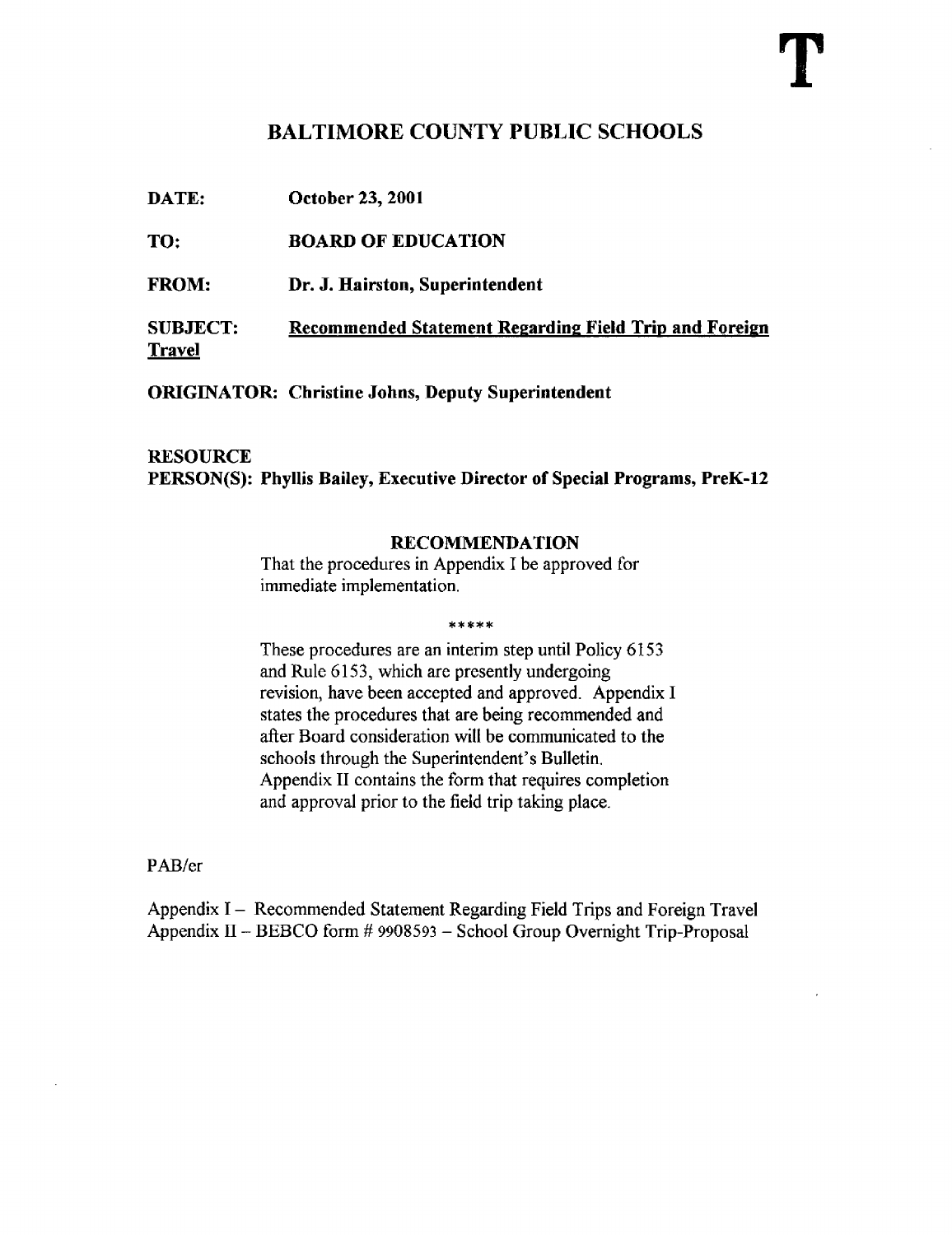### Recommended Statement Regarding Field Trips and Foreign Travel

In light of concerns for student welfare and safety, the Baltimore County Public School system is canceling all foreign travel trips for the school year 2001-2002.

Out-of-state field and overnight field trips will be reviewed on a case-by-case basis . The entire approval process for proposals for out-of-state and overnight field trips should be completed 60-days prior to the departure date of the trip on Board of Education of Baltimore County (BEBCO) form 9905593. At this time, the approval process to be utilized for out-of-state and overnight field trips is the following :

- $\Box$  Initial approval of the proposal will be by the principal, including review of financial arrangements, as well as the refund/cancellation policies.
- $\Box$  The proposal will then be submitted to the supervisor of the content area for approval in terms of educational benefit and the relationship of the proposal to the curriculum.
- a The proposal will then be submitted to the appropriate Executive Director of Schools for conditional approval, based on all the information provided.

Once a conditional approval has been given, the request will be reviewed during the week prior to the field trip. If events suggest that travel is unsafe, approval for out-of-state and overnight field trips will be rescinded . All communications to all parents/guardians regarding field trips should state clearly that Baltimore County Public Schools is not financially liable for losses due to cancellation .

Day field trips within the State of Maryland are not cancelled at this time. Principals should use their discretion in approving all day field trips. In particular, all field trips outside of the immediate Baltimore/Metropolitan area should be assessed as to the site to be visited, the condition of the roads, and the safety and security of the students.

At this time, we are in the process of reviewing and revising Policy 6153 Field Trips and the accompanying Rule and we will be moving this forward in the near future .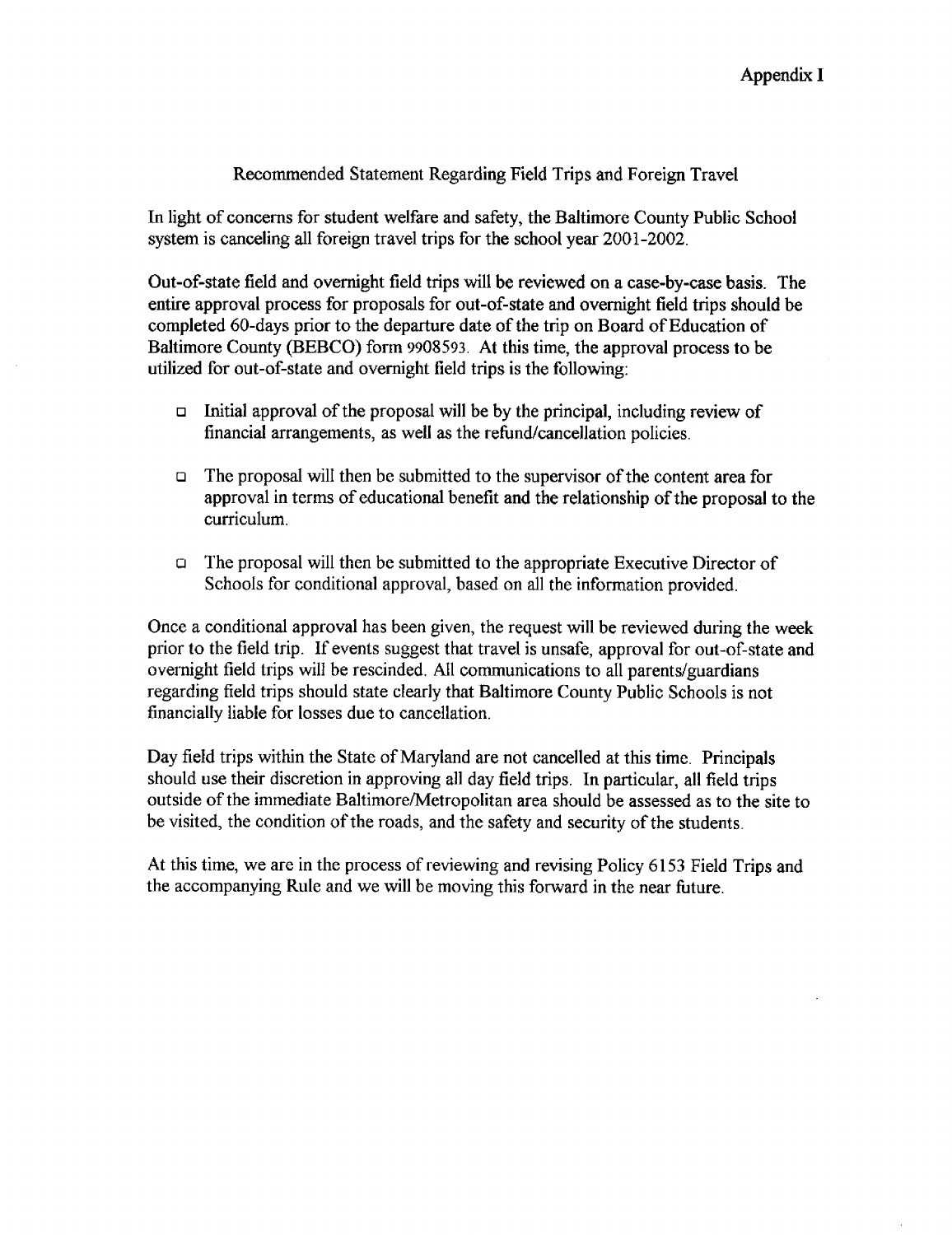Appendix II

|                               | <b>BALTIMORE COUNTY PUBLIC SCHOOLS</b> |  |
|-------------------------------|----------------------------------------|--|
| <b>Towson, Maryland 21204</b> |                                        |  |

## **SCHOOL G PROPOSA**

| <b>BALTIMORE COUNTY PUBLIC SCHOOLS</b><br><b>Towson, Maryland 21204</b>                                                                       | Approval is $\square$ is not $\square$ granted for the overnight trip<br>described in this proposal. |  |
|-----------------------------------------------------------------------------------------------------------------------------------------------|------------------------------------------------------------------------------------------------------|--|
| <b>SCHOOL GROUP OVERNIGHT TRIP-</b><br><b>PROPOSAL</b>                                                                                        | Signed: Mes Assistant Superintendent                                                                 |  |
|                                                                                                                                               |                                                                                                      |  |
| FROM: 3ponsoring Teacher Group: 3ponsoring Teacher                                                                                            |                                                                                                      |  |
| School                                                                                                                                        |                                                                                                      |  |
|                                                                                                                                               |                                                                                                      |  |
| <u> 1989 - Jan Barbara Barat III a Shekara Tanzania a Tsara</u>                                                                               |                                                                                                      |  |
| <b>PROPOSAL</b>                                                                                                                               |                                                                                                      |  |
|                                                                                                                                               |                                                                                                      |  |
| We give our approval to the attached preliminary proposal and recommend that tentative approval be granted for the trip<br>described therein. |                                                                                                      |  |
|                                                                                                                                               |                                                                                                      |  |
|                                                                                                                                               |                                                                                                      |  |
| Summary                                                                                                                                       |                                                                                                      |  |
| 1. Number of nights lodging                                                                                                                   | 5. Number of adults                                                                                  |  |
| 2. Number of school days missed                                                                                                               | 6. Total Cost                                                                                        |  |
| 3. Mode of transportation                                                                                                                     | 7. Cost per student                                                                                  |  |
| 4. Number of students                                                                                                                         |                                                                                                      |  |

#### **Educational Values:**

Outline the anticipated educational values of the trip. Emphasize the contributions it could make to the education of students which could not be achieved through other means.